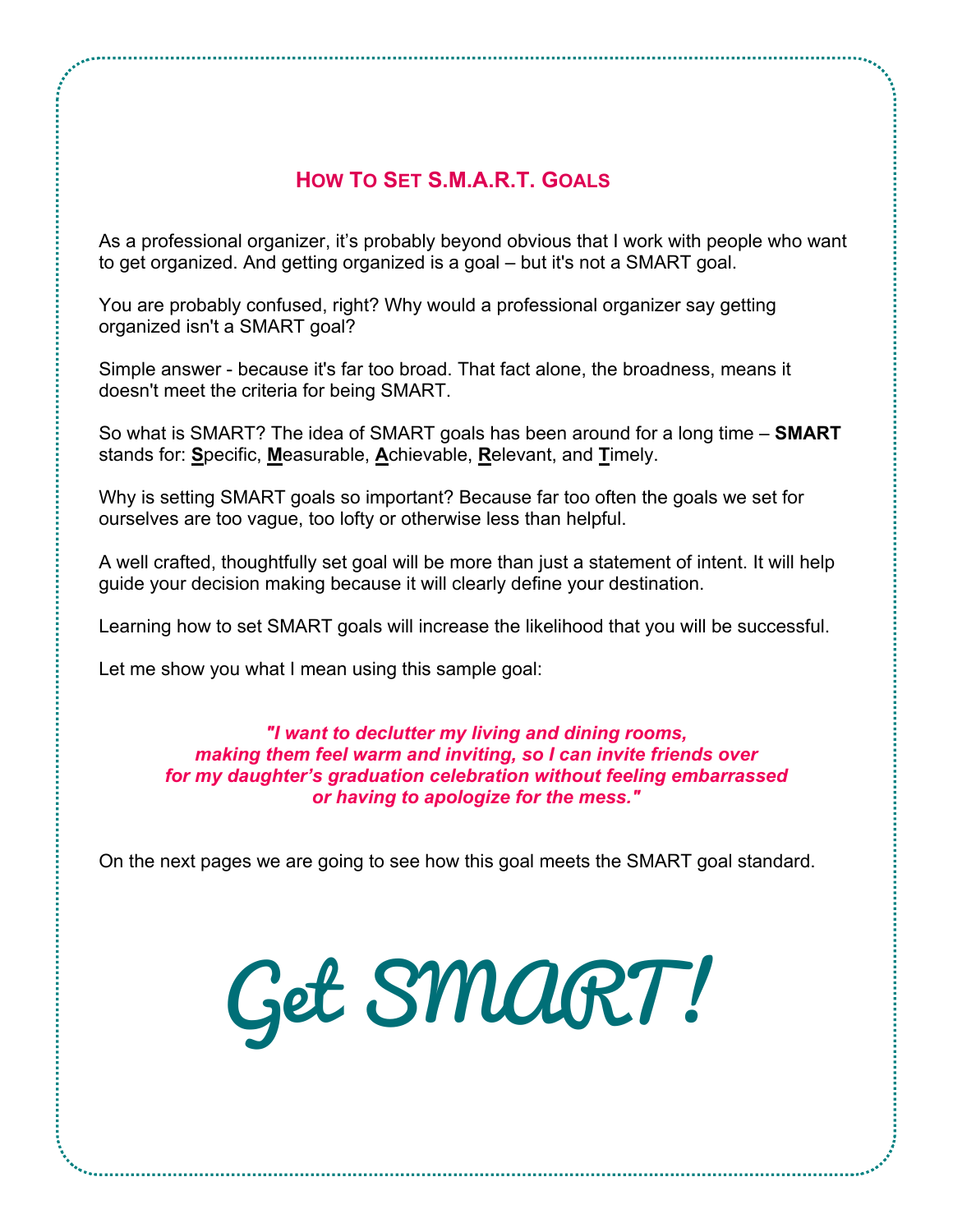## **OUR SAMPLE GOAL:**

*"I want to declutter my living and dining rooms, making them feel warm and inviting, so I can invite friends over for my daughter's graduation celebration without feeling embarrassed or having to apologize for the mess."*

#### **SPECIFIC**

Notice how our sample goal is written. It has some very specific details mentioned. In this case the goal is a vision of what the end result will look and feel like. This level of detailed description makes it much more powerful than simply saying: I want to declutter my living room and dining room.

Any goal, no matter what it relates to, is going to be much more helpful if it's very specific. As you set your goal, ask yourself, "What, exactly, must I do to reach this goal?"

For our sample goal, the answer might be: "I will clear the clutter from the dining room table, from the sideboard, from the coffee table, and living room side tables,so that guests have a place to sit and to put their plates and glasses. I will re-home what I can and will ask my family to retrieve and put away what belongs to them. I will let go of anything we aren't using. And I will recycle all the outdated paper, including magazines that are more than two months old. Since the dining table catches most of our incoming paper and mail, I will put a pretty container there so this it doesn't take over the surfaceagain. Finally I will dust and vacuum so that the space feels clean and inviting for guests."

When you use this level of detail, you'll be better able not only to gauge your progress, but also to determine when you've achieved your goal.

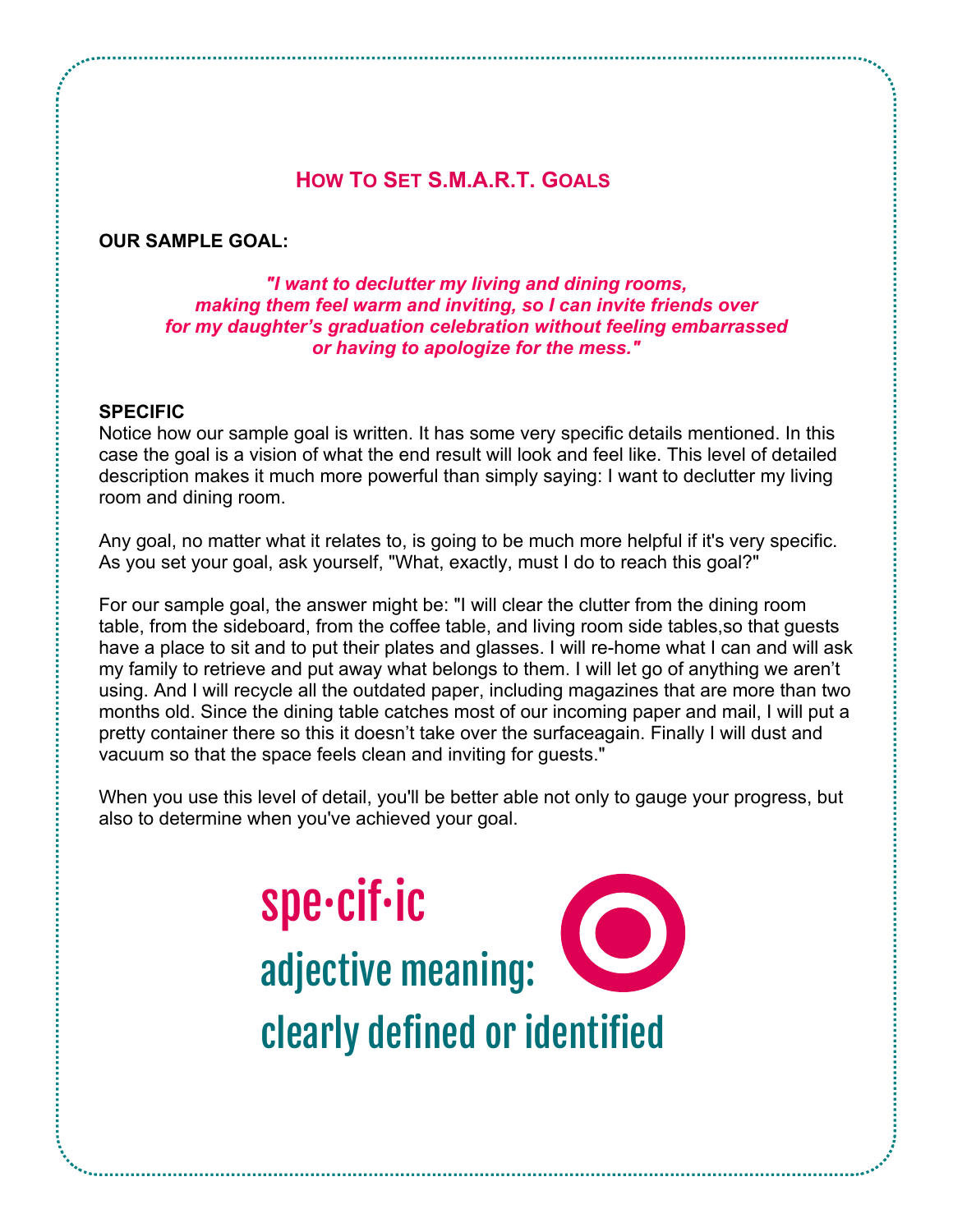#### **OUR SAMPLE GOAL:**

*"I want to declutter my living and dining rooms, making them feel warm and inviting, so I can invite friends over for my daughter's graduation celebration without feeling embarrassed or having to apologize for the mess."*

#### **MEASURABLE**

Being specific helps you create measurement standards. These measurement standards do two very important things. They let you know when you've truly accomplished your goal. And they act as a guide for setting sub-goals.

Let's quickly talk about the importance of have sub-goals. Sub-goals are the tasks or steps you need to take in order to reach your overarching goal. It's a way of simplifying the complex so you can focus on what you need to do without distraction. YOu can read

Think of sub-goals as directions. When we drive somewhere new we map out the route. Sub-goals are like the turn-by-turn directions to our destination - in this case they map the path to our goal. (If you want more [information](http://youtu.be/9ZPBk_oSkCI) on sub-goals and the goal planning process tune into this [video.](http://youtu.be/9ZPBk_oSkCI))

Here is a how a measurement standard for our sample goal, along with the the accompanying sub-goals might look:

- There will be nothing on the dining room table other than a basket to collect incoming mail.
	- $\square$ Sub-goal 1: All items on dining table will be removed and sorted.
	- $\square$ Sub-goal 2: Items that we no longer need will be let go.
	- $\square$ Sub-goal 3: Items that will stay will be properly housed.
	- $\square$ Sub-goal 4: Items that belong to others will be returned.
	- $\square$ Sub-goal 5: A container for collecting the incoming mail will placed on the table to prevent paper from overtaking the surface.
	- $\square$ Sub-goal 6: I will schedule 15 minutes each week to deal with the collected mail and that appointment will be treated as any other important event.\*
	- $\square$ Sub-goal 7: I will make it clear to the family that a new standard has been set and no longer may we use the dining table as a dumping zone for miscellaneous items.\*

\*The two two starred sub-goals are actually going to require habit change. So it's possible (probable really) that they will be need to become goals in their own right.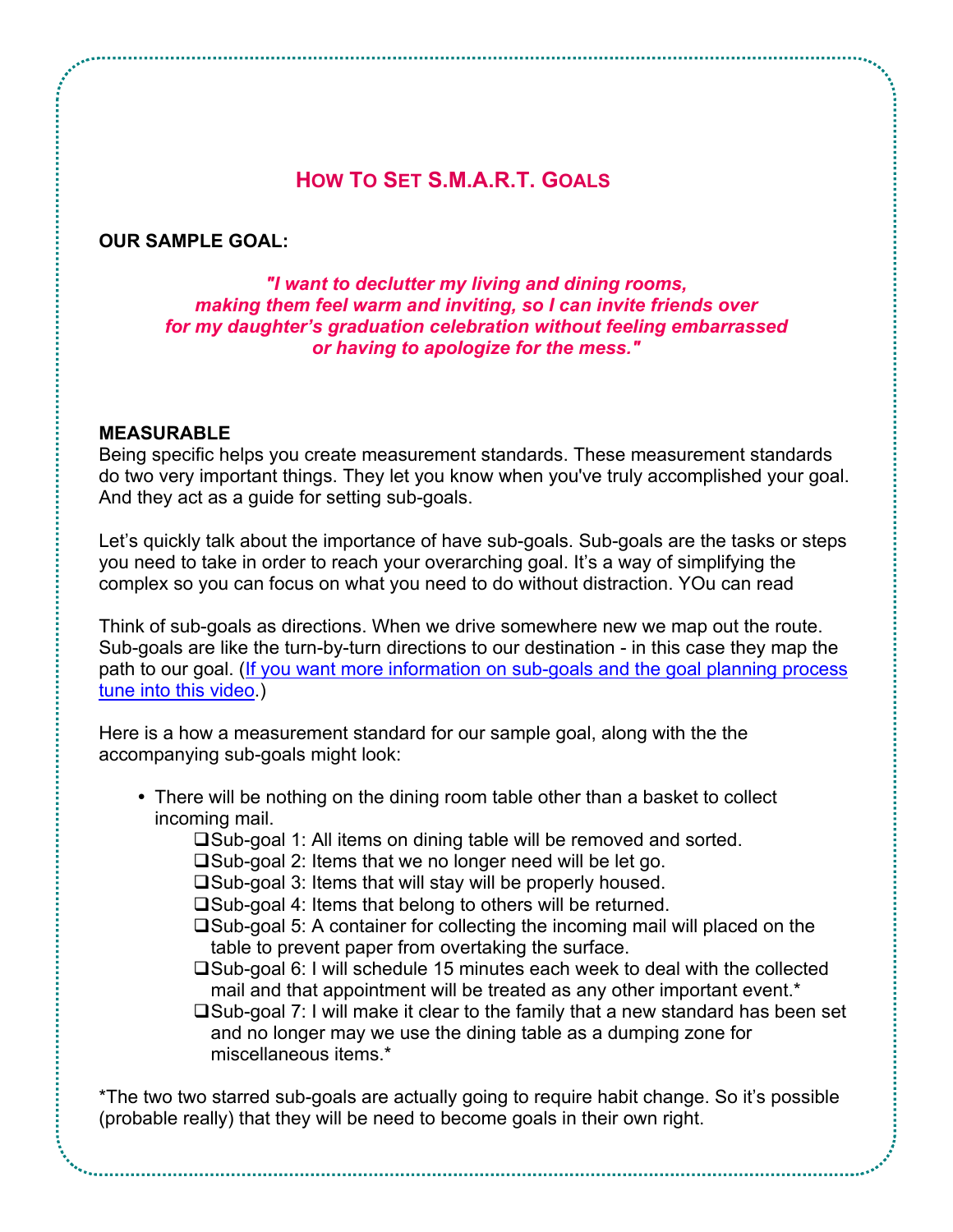## **OUR SAMPLE GOAL:**

*"I want to declutter my living and dining rooms, making them feel warm and inviting, so I can invite friends over for my daughter's graduation celebration without feeling embarrassed or having to apologize for the mess."*

## **ACHIEVABLE**

One of the reasons that goals can sometimes seem extra challenging to reach is that they're not realistic - sometimes they are even rooted in fantasy. To be achievable, your goal needs to be one that's realistic to realize based on the amount of time, effort, and resources you're ready, willing and able to commit. (Find out about the subtle [differences](http://youtu.be/R9kXnjFAMn8) [between](http://youtu.be/R9kXnjFAMn8) ready, willing and able here - and why being willing is key!)

For example, if you set a goal that requires six hours of time each week and you know you can't give it more than two or three, you are probably setting yourself up for failure. That doesn't mean you can't set that goal, it just means you have to be honest with yourself and rethink the timetable.

To determine whether a goal is achievable, ask yourself, 'Is reaching this goal realistic right now, all things considered about my circumstances? Is my willingness to commit at the level it needs to be? What resources do I need to reach this goal? Do I have those resources?'

For our sample goal, the answer might be, 'Yes, it's realistic. I am highly motivated and anxious to get started. I have a clear vision of the result I want to achieve. The resources I need are six hours of time to sort through and weed out the stuff that's currently in the dining room and living room, space to store the things I want to keep, and a way to get rid of the stuff I'm letting go of. Plus time each week to maintain the space and keep it clutter free. I have all of those resources.'

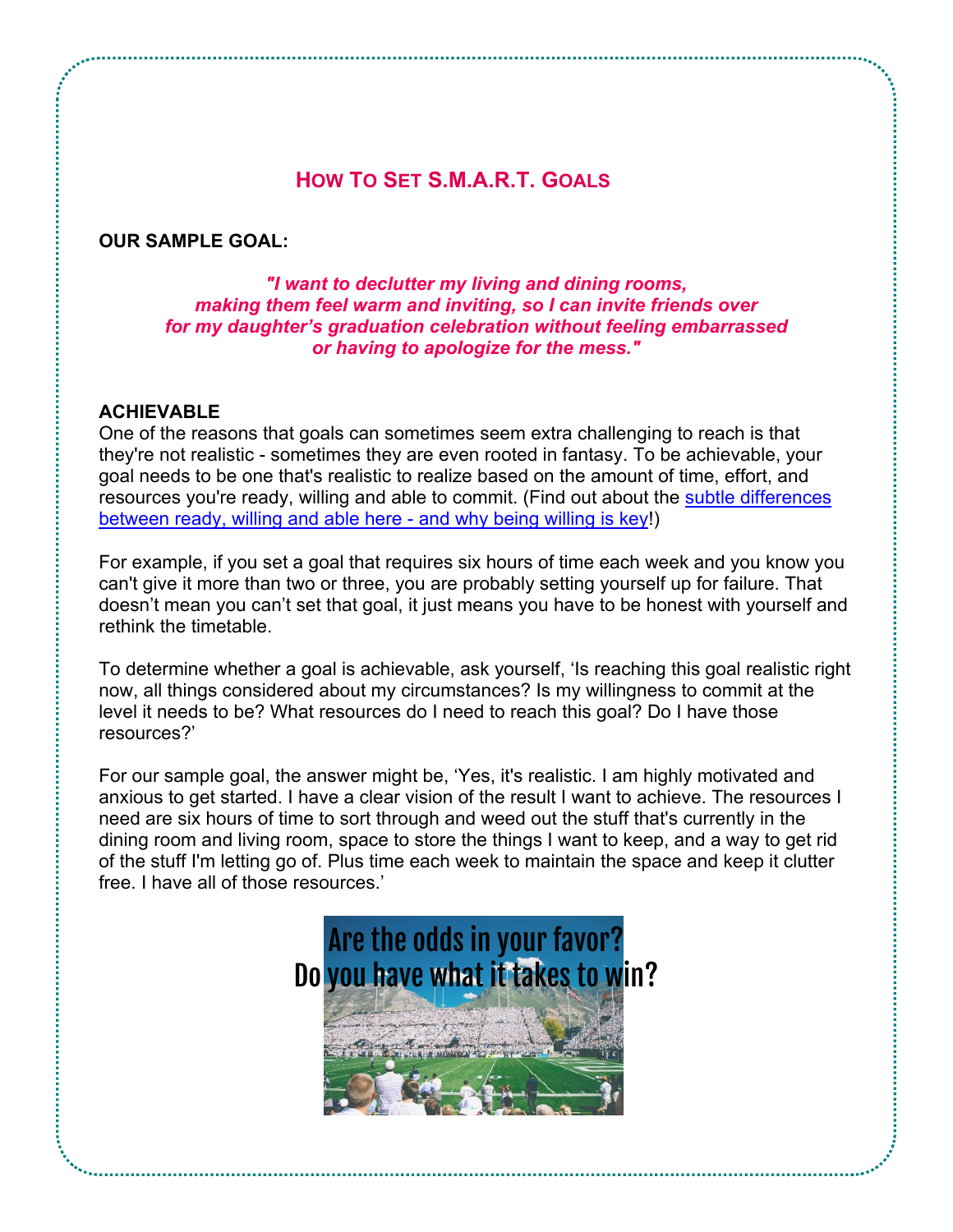#### **OUR SAMPLE GOAL:**

*"I want to declutter my living and dining rooms, making them feel warm and inviting, so I can invite friends over for my daughter's graduation celebration without feeling embarrassed or having to apologize for the mess."*

#### **RELEVANT**

A relevant goal is one that's meaningful to you. By meaningful to you - I mean it resonates deeply and you authentically want it. Make certain it's not something you think you 'should' do - that will only backfire, leaving you feeling resentful.

The relevance of the goal will affect your motivation. Your motivation is your 'why' and a complelling why is a critical component for success. So when you set any goal, you must ask yourself: Why does this matter to me?

Want a little quidance on how to dig down and find your authentic [motivating](http://youtu.be/x3mGLIBJ5gw) factor? I've got help for you over here in this [video](http://youtu.be/x3mGLIBJ5gw), or if you prefer to read you can find the text [here](http://organizingmaven.com/how-to-make-new-years-resolutions-stick/).

For our sample goal, the answer to that question might be, 'It matters because I haven't had people over for several years due to the shame I feel about my cluttered home, and I really want to change that. Plus I really want to celebrate my daughter's achievement without having to rent outside space.'

Knowing that something meaningful and significant is driving the change goes a long way to keeping the motivation level up, and that makes taking action much, much easier.

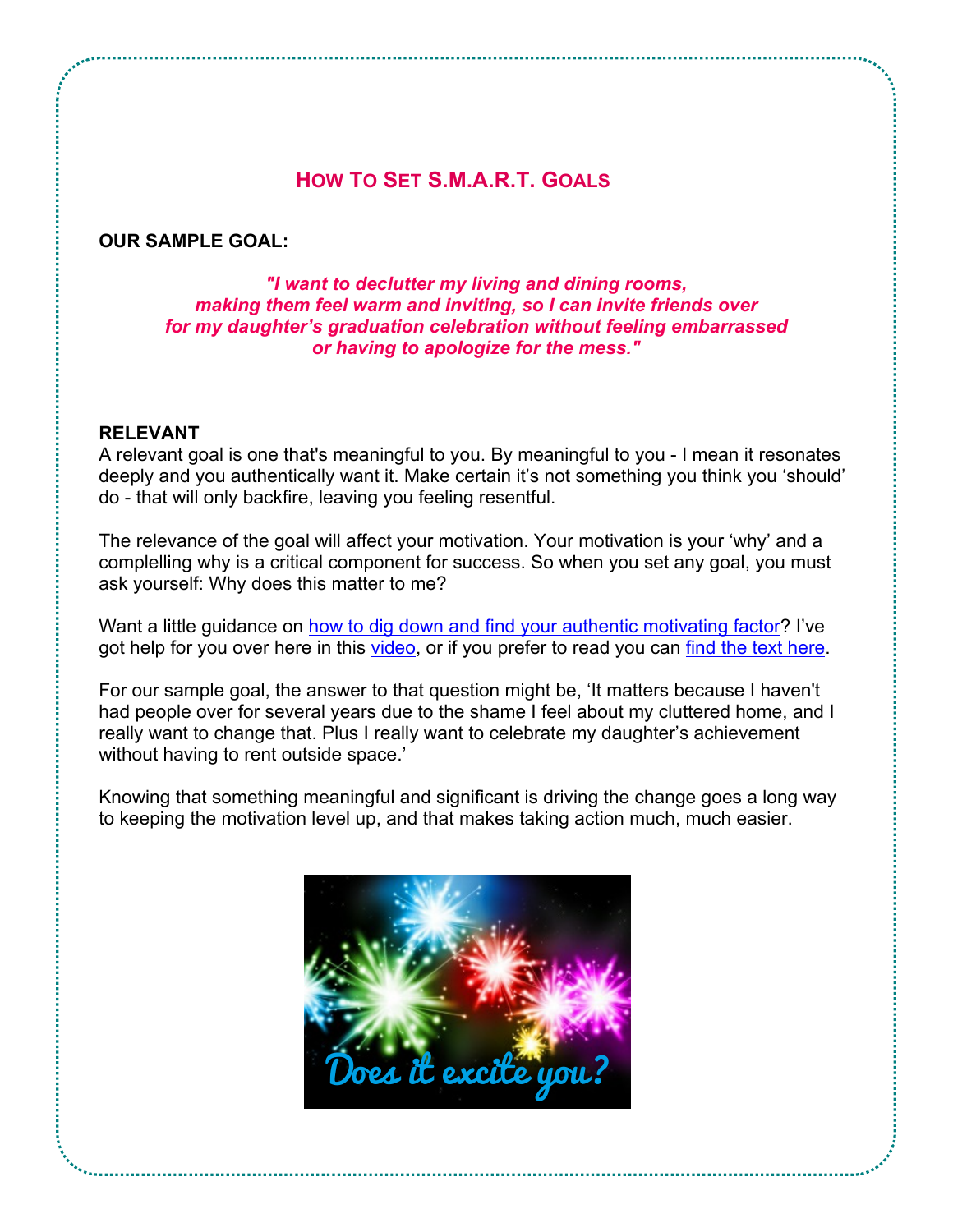## **OUR SAMPLE GOAL:**

*"I want to declutter my living and dining rooms, making them feel warm and inviting, so I can invite friends over for my daughter's graduation celebration without feeling embarrassed or having to apologize for the mess."*

#### **TIMELY**

Finally, it's important to set some sort of time frame for your goal. Without a schedule, there's a chance (a good one if you haven't gotten clear on your motivation!) you'll put off working toward achieving your goal. That's just human nature - we're hard wired to procrastinate, so we need to help ourselves overcome that tendency by creating deadlines.

Depending on the nature of your goal, you might set a very specific date (July 4th), or you might set a deadline based on another event or activity (by the time Thanksgiving arrives).

Because our sample goal already has a deadline built in (the graduation), we just need to do a little reverse engineering: 'I need to achieve this by end of the second week in May, so I can confidently send party invitations by May 21st, in time for the June 15th graduation.' Now we're clear on when things need to be done and we can work backwards from our deadline to create a more detailed timeline.

Setting SMART goals, whether for organizing, clutter clearing or something else, will make success much more likely. Plus, you will be rewarded with clarity of focus as you work toward realizing your goal. The next time you sit down to do some goal setting, make sure you take the time to set them SMART.

\*\*\*\*\*\*\*\*\*\*\*\*\*\*\*\*\*\*\*\*\*\*\*\*\*\*\*\*\*\*\*\*\*\*\*

On the next page is my Super Simple Goal Setting worksheet (you can edit and save it). It will help you jump start the goal planning process. My experience tells me that those who gain clarity about why they want the goal and hold the belief they can actually reach the goal, are exponentially more likely to be succesful. The worksheet will help you capture these two things in detail, and will propel you to take the first action.That's important because getting started - taking that first step - is always the hardest part. This exercise acts as a springboard, helping you jump onto the success path.